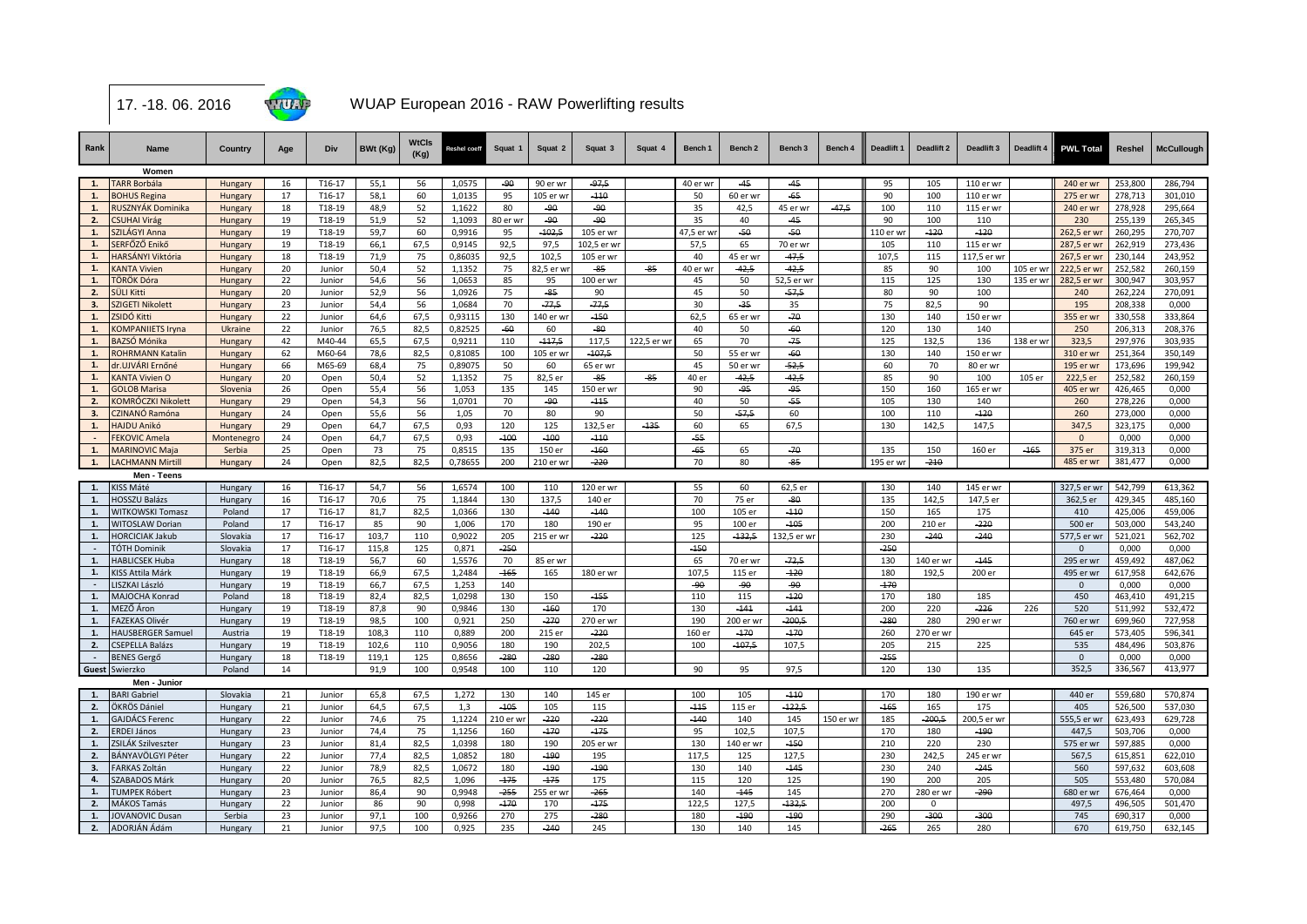| 3.               | BARTÓ Dávid              | Hungary           | 22 | Junior | 94.8         | 100     | 0.9378 | 230           | $-240$    | $-240$             |          | 160      | $-170$        | $-170$      | 250    | 260       | 270         |        | 660          | 618,948 | 625.137 |
|------------------|--------------------------|-------------------|----|--------|--------------|---------|--------|---------------|-----------|--------------------|----------|----------|---------------|-------------|--------|-----------|-------------|--------|--------------|---------|---------|
| 4.               | NÉMETH Richárd           | Hungary           | 22 | Junior | 98,7         | 100     | 0,9202 | $-200$        | $-210$    | 210                |          | 160      | 170           | $-175$      | 230    | 260       | $-270$      |        | 640          | 588,928 | 594,817 |
| 5.               | MOZSONYI László          | Hungary           | 21 | Junior | 93,8         | 100     | 0.9436 | 170           | $-180$    | $-190$             |          | 120      | 130           | 140         | 225    | $-235$    | $-240$      |        | 535          | 504,826 | 514,923 |
| 1.               | SZILÁGYI András          | Hungary           | 23 | Junior | 107,6        | 110     | 0,8906 | 260 er wr     | $-270$    | $-270$             |          | 190      | 200 er wr     | $-202,5$    | 270    | 280       | $-285$      |        | 740 er wr    | 659,044 | 0,000   |
| 2.               | <b>KOPIC Zoran</b>       | Serbia            | 23 | Junior | 107,1        | 110     | 0,892  | 230           | 240       | 250                |          | 190      | 197,5         | $-202,5$    | 240    | 255       | $-265$      |        | 702,5        | 626,630 | 0,000   |
| 3.               | MÁRKUS Ferenc            | Hungary           | 22 | Junior | 106,1        | 110     | 0,8946 | $-255$        | 255       | $-260$             |          | 165      | 175           | $-182.5$    | 225    | 240       | $-255$      |        | 670          | 599.382 | 605,376 |
| $\sim$           | BORBÍRÓ Zoltán           | Hungary           | 20 | Junior | 109,1        | 110     | 0,887  | $-240$        | $-240$    | $-240$             |          | 150      | $-160$        | 0           | 290    | 300       | $-302,5$    |        | $\mathbf{0}$ | 0,000   | 0,000   |
| 1.               | <b>ANIKEYEV Dmytro</b>   | Ukraine           | 23 | Junior | 115,8        | 125     | 0,871  | 240           | $-260$    | 260 er             |          | 155      | $-170$        | 170         | 250    | 270       | $-285$      |        | 700          | 609,700 | 0,000   |
| 2.               | <b>KECSKÉS Dávid</b>     |                   | 23 | Junior | 114,3        | 125     | 0,8738 | 160           | 180       | $-200$             |          | 170      | $-180$        | 180         | 260    | 290       | 302,5 er wr |        | 662,5        | 578,893 | 0,000   |
|                  |                          | Hungary           |    |        |              |         |        |               |           |                    |          |          |               |             |        |           |             |        |              |         |         |
|                  | Men - Masters            |                   |    |        |              |         |        |               |           |                    |          |          |               |             |        |           |             |        |              |         |         |
| $\overline{1}$ . | <b>GREGORCIC Erni</b>    | Slovenia          | 40 | M40-44 | 74,5         | 75      | 1,124  | 180           | 200 er wr | $-210$             |          | 135      | 145           | 150 er wr   | 220    | 240 er wr | $-250$      |        | 590 er wr    | 663,160 | 663,160 |
| 1.               | HORVÁTH Zsolt            | Hungary           | 41 | M40-44 | 80,5         | 82,5    | 1,048  | 195           | 210       | 220 er wr          |          | 135      | 142,5 er      | $-145$      | 220    | 230       | 242.5 er w  |        | 605 er       | 634,040 | 640,380 |
| 2.               | BAKÓ Mihály              | Hungary           | 42 | M40-44 | 82,3         | 82,5    | 1,0306 | 175           | 195       | $-202,5$           |          | 120      | 130           | 135         | 200    | $-220$    | 220         |        | 550          | 566,830 | 578,167 |
| 3.               | VIENÉMER Attila          | Hungary           | 43 | M40-44 | 77.8         | 82.5    | 1,0804 | 150           | -160      | 160                |          | 115      | $-120$        | $-120$      | 170    | 180       | 190         |        | 465          | 502.386 | 517.960 |
| 1.               | KARSAI Zoltán            | Hungary           | 42 | M40-44 | 89,3         | 90      | 0,9736 | 210           | 225 er wr | $-230$             | $-230$   | 160      | 165           | 170 er wr   | 200    | 210       | 225         |        | 620          | 589,028 | 600,809 |
| 2.               | <b>KONOPA Marcel</b>     | Slovakia          | 44 | M40-44 | 88,9         | 90      | 0,9768 | 120           | 140       | 150                |          | 110      | 120           | 125         | 140    | $-200$    | 210         |        | 485          | 473,748 | 494,119 |
| 1.               | <b>HABLICSEK Norbert</b> | Hungary           | 42 | M40-44 | 98,2         | 100     | 0,9222 | $-215$        | 220       | 232,5 er wr        |          | 125      | 130           | 135         | 232.5  | 52.5 er w | $-270$      |        | 620 er wi    | 571,764 | 583,199 |
| 2.               | <b>NAGY Zsolt</b>        | Hungary           | 41 | M40-44 | 96,1         | 100     | 0,9316 | 160           | 180       | $-190$             |          | 162,5    | 172,5         | 180 er wr   | 230    | 240       | $-253$      |        | 600          | 558,960 | 564,550 |
| 3.               | ÓHEGYI Péter             | Hungary           | 41 | M40-44 | 95,1         | 100     | 0,9362 | 195           | 215       | $-225$             |          | 140      | 145           | $-150$      | 195    | $-210$    | 210         |        | 570          | 533,634 | 538,970 |
| 1.               | <b>ANTAL Zsolt</b>       | Hungary           | 40 | M40-44 | 108,4        | 110     | 0,889  | 255 er w      | $-265$    | $-265$             |          | 180      | 190           | 192,5 er wr | $-275$ | 275 er wr |             |        | 722,5 er wr  | 642,303 | 642,303 |
| 2.               | FRANYÓ Róbert            | Hungary           | 44 | M40-44 | 106          | 110     | 0,895  | 200           | 215       | 230                |          | 150      | $-160$        |             | 200    | 210       | 220         |        | 600          | 537,000 | 560,091 |
| 3.               | SWIERZKO Jacek           | Poland            | 44 | M40-44 | 103          | 110     | 0,904  | $-130$        | 130       | $-135$             |          | 100      |               | $-110$      | 140    | 150       | 160         |        | 390          | 352,560 | 367,720 |
| 1.               | NAGY Róbert              | Hungary           | 43 | M40-44 | 117,3        | 125     | 0,868  | $-225$        | 225       | 240                |          | 160      | $-165$        | $-165$      | 260    | 270       | 275         |        | 675          | 585,900 | 604,063 |
| 1.               | VARGA István             | Hungary           | 47 | M45-49 | 72,1         | 75      | 1,1604 | 155 er wr     | $-170$    | $-170$             |          | 110      | 120 er wi     | $-125$      | 180    | 200       | 215 er wr   |        | 490 er wr    | 568,596 | 615,221 |
| 1.               | KISS László              | Hungary           | 47 | M45-49 | 98,9         | 100     | 0.9194 | 240           | $-260$    | $-280$             |          | 130      | 140           | 147,5       | 240    | 260       | 275,5 er wr |        | 663          | 609,562 | 659,546 |
| 2.               | <b>PUKAC Tibor</b>       | Slovakia          | 45 | M45-49 | 99,1         | 100     | 0,9186 | $-245$        | $-245$    | 245                |          | 145      | 150           | 160         | 230    | 240       | $-245$      |        | 645          | 592,497 | 625,084 |
| 1.               | <b>GYENES Ferend</b>     | Hungary           | 47 | M45-49 | 108,4        | 110     | 0.889  | 260           | $-272,5$  | 272,5              |          | $-155$   | 155           |             | 275    | $-285$    |             |        | 702,5        | 624,523 | 675,733 |
| 1.               | GAÁL Péter               | Hungary           | 52 | M50-54 | 80           | 82,5    | 1,054  | 180           | $-190$    | 190                |          | 115      | 120           | $-125$      | 180    | 190       | 200         |        | 510          | 537,540 | 626,234 |
| 2.               | CZINANÓ Sándor           | Hungary           | 51 | M50-54 | 81,1         | 82,5    | 1,0428 | 170           | $-180$    | 180                |          | 110      | 120 er wi     | $-125$      | 190    | $-200$    | $-200$      |        | 490          | 510,972 | 586,085 |
| $\sim$           | <b>JANTEK László</b>     | Hungary           | 50 | M50-54 | 87           | 90      | 0.99   | $-200$        | 200       | $-210$             |          | -160     | $-160$        | $-160$      | $-180$ | $\Omega$  | $\Omega$    |        | $\Omega$     | 0,000   | 0,000   |
| 1.               | KISS Csaba               | Hungary           | 51 | M50-54 | 104,1        | 110     | 0,9006 | 190           | 205       | 210,5 er wr        |          | 130      | 140           | 147,5 er    | 200    | 215       | 222,5 er wr |        | 580,5 er wr  | 522,798 | 599,650 |
| 1.               | <b>VARGA Tibor</b>       | Hungary           | 50 | M50-54 | 117,4        | 125     | 0,868  | 140           | 160       | 175                |          | 140      | 150           | 157,5       | 180    | 200       | 210 er wr   |        | 542,5 er wr  | 470,890 | 532,106 |
| 1.               | KÖLES Gábor              | Hungary           | 53 | M50-54 | 141,8        | $140 +$ | 0,8388 | 160           | 170       | 180 er wr          |          | 130      | 140           | 150 er wr   | 175    | $-185$    | 190 er wr   |        | 520 er wr    | 436,176 | 516,432 |
| 1.               | ANTAL Ottó               | Hungary           | 56 | M55-59 | 63,3         | 67,5    | 1,3276 | $-135$        | $-135$    | 135 er wr          |          | 55       | 60            | 65 er wr    | 170    | 77,5 er w | $-182,5$    |        | 377,5 er wr  | 501,169 | 624,457 |
| 1.               | WRÓBEL Wieslaw           | Poland            | 58 | M55-59 | 95,8         | 100     | 0,9328 | $-200$        | 210       | 220                |          | 130      | $-135$        | $-135$      | 220    | 237,5     | 242,5 er wi |        | 592,5 er wr  | 552,684 | 713,515 |
| 1.               | WITKOWSKI Janusz         | Poland            | 56 | M55-59 | 110,6        | 125     | 0,883  | 170           | $-180$    | 180 er wr          |          | $-135$   | 135 er wr     | $-140$      | 180    | 190       | 205 er wr   |        | 520 er wr    | 459,160 | 572,113 |
| 1.               | GABRHEL Jozef            | Slovakia          | 60 | M60-64 | 71,8         | 75      | 1,1652 | 120           | 130       | 135 er wr          |          | -95      | 95            | 100 er wr   | 150    | 160       | 170 er wr   |        | 405 er wr    | 471,906 | 632,354 |
| 1.               | <b>KARDOS Miklós</b>     | Hungary           | 64 | M60-64 | 82,1         | 82,5    | 1,0328 | 110           | 120       | 130                |          | 75       | 80            | $-85$       | 140    | 160       | $-170$      |        | 370          | 382,136 | 554,097 |
| 1.               | SZTANKE József           | Hungary           | 62 | M60-64 | 95,7         | 100     | 0,9332 | $-225$        | 225       | $-240,5$           |          | 155      | 160           | $-165$      | 230    | $-244,5$  | $-244,5$    |        | 615          | 573,918 | 799,468 |
| 2.               | IÁMBOR László            | Hungary           | 63 | M60-64 | 97,6         | 100     | 0,9246 | 130           | 140       | 150                |          | 100      | 110           | 115         | 140    | 150       | 160         |        | 425          | 392,955 | 558,389 |
| 1.               | NICK Árpád               | Hungary           | 63 | M60-64 | 110          | 110     | 0,885  | 80            | 100       | 120 er wr          |          | 60       | 70 er wr      | $-80$       | 200    | 210 er wr |             |        | 400 er wr    | 354,000 | 503,034 |
| 1.               | VEREBI István            | Hungary           | 65 | M65-69 | 73,4         | 75      | 1,1406 | 135           | $-145$    | 150 er wr          |          | 105      | 110 er wr     | $-115$      | 140    | 160       | 170 er wr   |        | 430 er wr    | 490,458 | 725,878 |
| 1.               | KISS László (Ladislau)   | Hungary           | 68 | M65-69 | 81,7         | 82,5    | 1,0366 | 150           | 170 er w  | $-180$             |          | 80       | 90            | 95          | 190    | 200       | 210 er wr   |        | 475 er wr    | 492,385 | 775,999 |
| 1.               | <b>SOCHANSKI Stefan</b>  | Poland            | 67 | M65-69 | 88           | 90      | 0,983  | $-177,5$      | $-177,5$  | 177,5 er wr        |          | 90       | $\mathbf 0$   |             | 195    | 215 er wr | $-227,5$    |        | 482,5 er wr  | 474,298 | 731,841 |
| 2.               | dr. UJVÁRI Ernő          | Hungary           | 68 | M65-69 | 84,9         | 90      | 1,0068 | 100           | $\Omega$  |                    |          | 100      | $-110$        | $\Omega$    | 130    | $\Omega$  | $\Omega$    |        | 330          | 332,244 | 523,617 |
| $\sim$           | <b>HAGYMÁSI János</b>    | Hungary           | 75 | M75-79 | 88,9         | 90      | 0.9768 | 120           | $-130$    | $-130$             |          | 40 er wr | -50           | -55         | $-140$ | $-140$    | $-140$      |        | $\Omega$     | 0.000   | 0,000   |
| 1.               | dr. KESZTHELYI Csaba     | Hungary           | 82 | M80+   | 76,3         | 82,5    | 1,0992 | 100 er wi     | $-107,5$  | $-107,5$           |          | 65       | 70            | 73 er wr    | 120    | 130       | $-132,5$    |        | 303 er wr    | 333,058 | 682,768 |
|                  | Men - Submaster + Open   |                   |    |        |              |         |        |               |           |                    |          |          |               |             |        |           |             |        |              |         |         |
| 1.               | <b>STEFANIUK Piotr</b>   | Poland            | 25 | Open   | 59           | 60      | 1,46   | 90            | $-110$    | 110 er wr          |          | 95       | $-102.5$      | 102,5 er wr | 155    | 165       | 175 er wr   | $-185$ | 387,5 er wr  | 565,750 | 0,000   |
| 1.               | LISZKAI László           |                   | 19 |        |              | 67,5    | 1,253  |               | 150 er    |                    |          | 90       |               | $-100$      | 170    | 185       | 190         |        | 430          | 538,790 | 560,342 |
| 1.               | <b>MILOCH Tomasz</b>     | Hungary<br>Poland | 32 | Open   | 66,7<br>74,3 | 75      | 1,1272 | $-140$<br>205 | $-212,5$  | $-160$<br>$-212,5$ |          | 130      | $-100$<br>135 |             | 220    | 235       | $-240$      |        | 582.5        | 656,594 |         |
|                  |                          |                   |    | Open   |              |         |        |               |           |                    |          |          |               | 142,5 er    |        |           |             |        |              |         | 0,000   |
| 2.               | <b>GROZDANOVIC Milan</b> | Serbia            | 26 | Open   | 74,4         | 75      | 1,1256 | 190           | 200       | $-210$             |          | 135      | $-141$        | $-141$      | 225    | 235       | $-250$      |        | 570          | 641,592 | 0,000   |
| 3.               | <b>GALYAS Béla</b>       | Hungary           | 30 | Open   | 74,4         | 75      | 1,1256 | 140           | $-160$    | $-160$             |          | 140      | $-145$        | $-145$      | 220    | -230      | -230        |        | 500          | 562,800 | 0,000   |
| 1.               | SZÁSZ Róbert             | Hungary           | 30 | Open   | 81,7         | 82,5    | 1,0366 | 180           | 200       | $\mathbf{0}$       |          | 150      | 160           | $-165$      | 200    | $\Omega$  | $\mathbf 0$ |        | 560          | 580,496 | 0.000   |
| 1.               | <b>KARVAI Erik</b>       | Slovakia          | 28 | Open   | 89.3         | 90      | 0.9736 | $-250$        | 250       | $\mathbf 0$        |          | 170      | 180           | 185         | 250    | 265       | $-272,5$    |        | 700<br>680   | 681,520 | 0.000   |
| 2.               | <b>PECIAR Patrik</b>     | Slovakia          | 30 | Open   | 87.8         | 90      | 0.9846 | $-245$        | 245       | $-255$             |          | 140      | 150           | 155         | 270    | 280       | -290        |        |              | 669,528 | 0,000   |
| 3.               | <b>MIHOVICS Sandor</b>   | Ukraine           | 45 | Open   | 88           | 90      | 0,983  | 190           | 210       | 220                |          | 140      | 150           | $-155$      | 220    | 230       | 240         |        | 610          | 599,630 | 632,610 |
| 1.               | <b>CZENTYE Péter</b>     | Hungary           | 36 | Open   | 99,1         | 100     | 0,9186 | 290           | $-307,5$  | $-307,5$           | $-307,5$ | 155      | 160           | 165         | 280    | 300       | 305         |        | 760          | 698,136 | 0,000   |
| 2.               | SZABÓ Balázs             | Hungary           | 28 | Open   | 97           | 100     | 0.927  | 250           | 265       | $-270$             |          | 155      | 162,5         | $-167,5$    | 300    | $-315$    | $\mathbf 0$ |        | 727,5        | 674,393 | 0.000   |
| 3.               | KÖLES Gábor              | Hungary           | 24 | Open   | 99           | 100     | 0.919  | $-230$        | 230       | 245                |          | 160      | 170           | 180         | 300    | $-310$    | $-310$      |        | 725          | 666,275 | 0.000   |
| 4.               | LUKA Zoltán              | Hungary           | 29 | Open   | 96,3         | 100     | 0,9306 | $-250$        | $-250$    | 250                |          | 190      | $-205$        | $-205$      | 260    | 270       | $-277,5$    |        | 710          | 660,726 | 0,000   |
| 5.               | <b>KRIZAN Jaroslav</b>   | Slovakia          | 26 | Open   | 94,2         | 100     | 0,9412 | 230           | $-250$    | 250                |          | 150      | 160           | $-165$      | 260    | $-285$    | 285         |        | 695          | 654,134 | 0,000   |